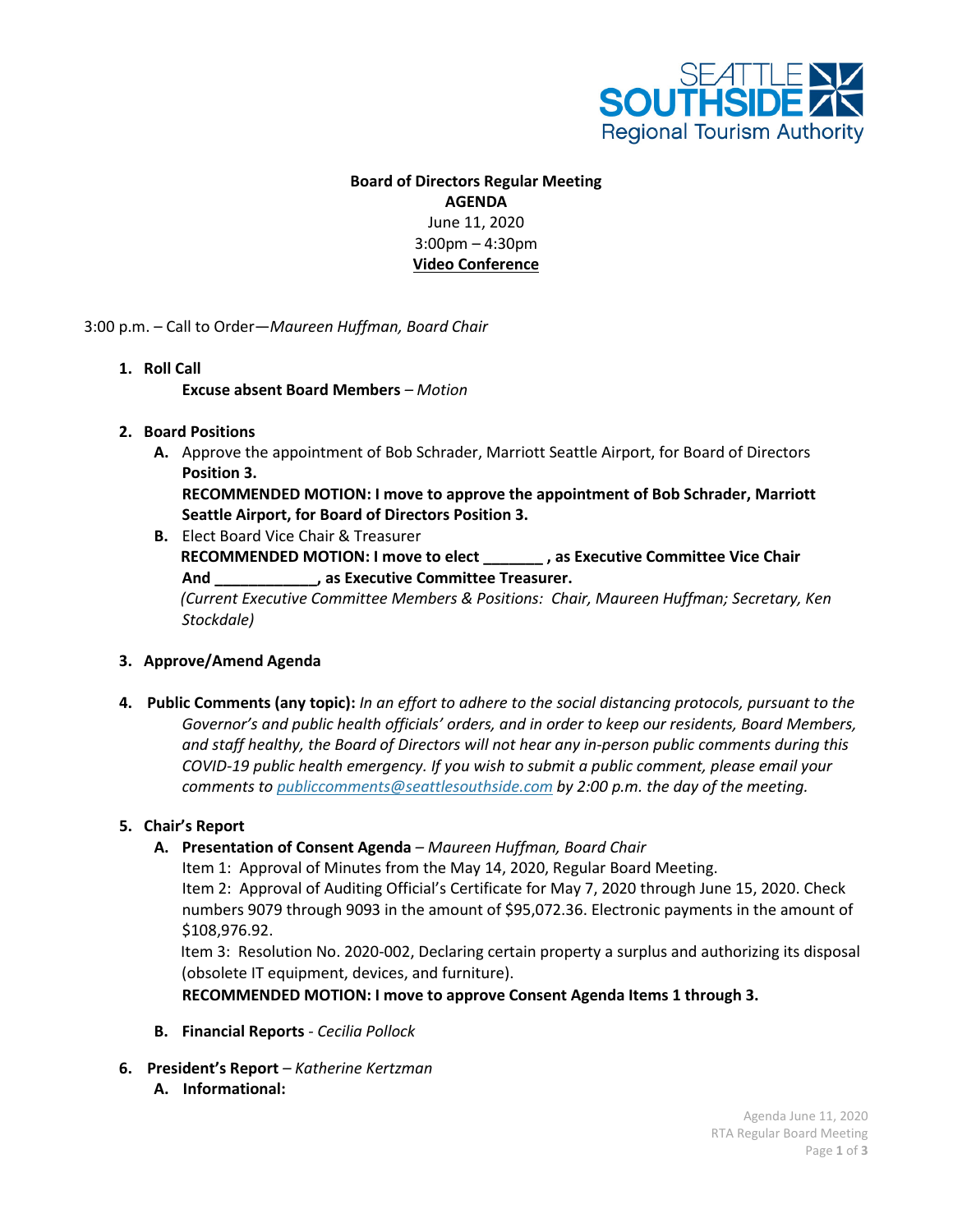- a. King County Funding Request– *Update*
- b. SeaTac Hotel Motel Advisory Committee Funding Request *Update*
- c. Tukwila Lodging Tax Advisory Committee Funding Request *Update*
- d. ROI Report 2019 *Update*
- e. Destinations International Accreditation *Received*
- f. Port of Seattle Tourism Grant *Update*
- **B. Action:**
	- a. Authorize President/CEO to negotiate a contract with Digital Edge provided the cities fund the "Bring Meetings Safely Back to Seattle Southside" emergency funding request. **RECOMMENDED MOTION: I authorize President/CEO to negotiate contract with Digital Edge provided the cities fund the "Bring Meetings Safely Back to Seattle Southside" emergency funding request.**
	- b. Authorize President/CEO to renew the RTA's SimpleView Website and CRM Three Year Contracts at \$34,200 and \$23,500 per year. The total spend with SimpleView will not exceed \$125,000 annually per motion #2018-026 and motion #2018-002 without prior Board approval.

**RECOMMENDED MOTION: I move to authorize President/CEO to renew SimpleView Website and CRM Three Year Contracts at \$34,200 and \$23,500 annually.** 

c. Approve Amending Family and Medical Leave of Absence Resolution No. 2017 -004, Exhibit A. **RECOMMENDED MOTION: I move to approve Amending Family and Medical Leave of Absence Resolution No. 2017-004, Exhibit A.**

## **7. Staff Reports**

- **A. Informational:**
	- a. No Report
- **B. Action:**
	- a. No Action
- **8. Executive Session –** to discuss RCW 42.30.110 (1)(g) to review the performance of a public employee.
- **9. Other Business –** *Anyone*
- **10. Next Meeting Date –** *September 17, 2020*
- **11. Adjournment**

You are invited to a Zoom meeting.

When: Jun 11, 2020 03:00 PM Pacific Time (US and Canada)

Register in advance for this meeting:

<https://us02web.zoom.us/meeting/register/tZIpfu2srDgrGtc60QWTUKY14uj4MZcrLTmT>

After registering, you will receive a confirmation email containing information about joining the meeting.

Or call in: